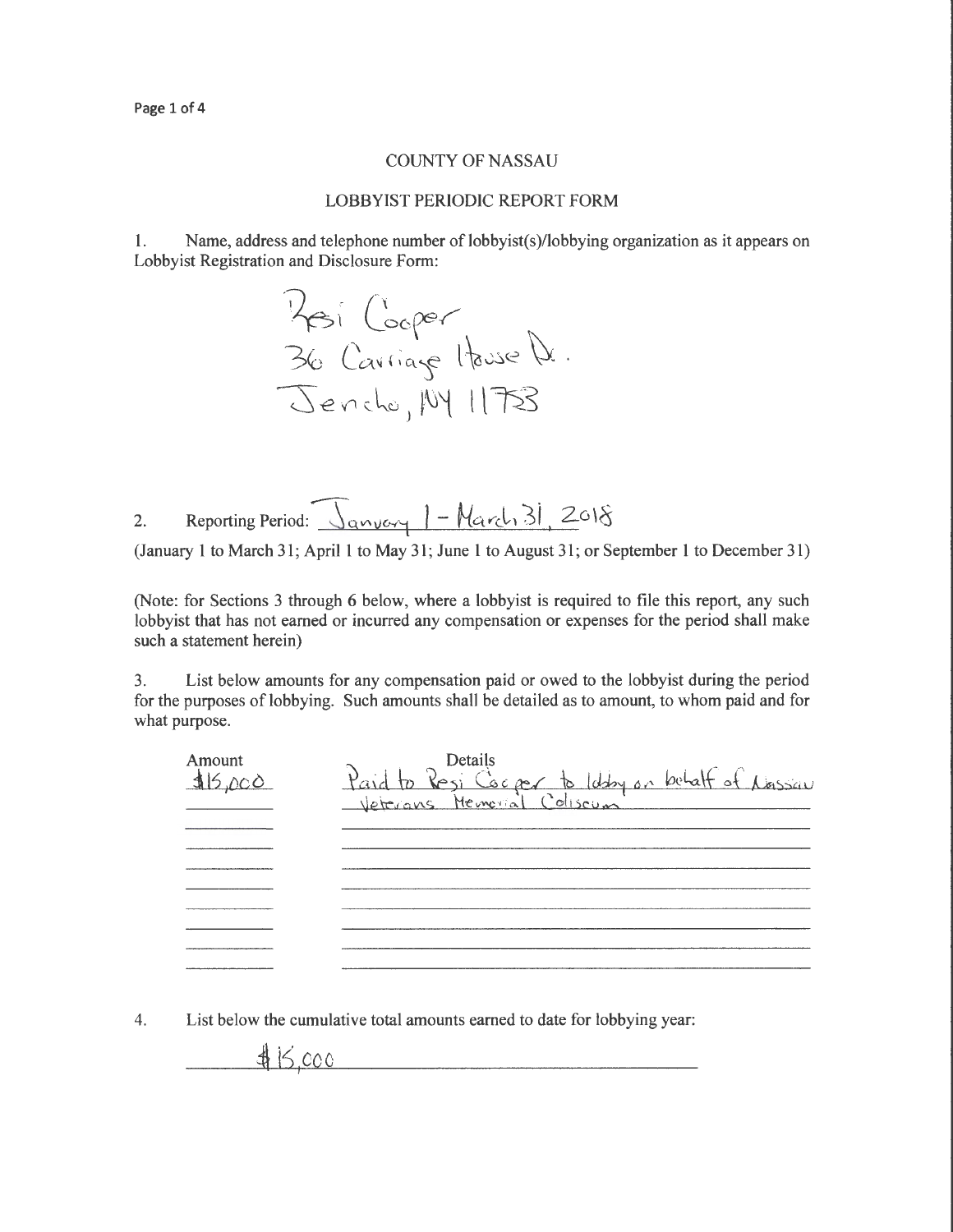Page 2 of 4

5. List below amounts for any expenses expended or incurred by the lobbyist during the period for the purposes of lobbying. Such amounts shall be detailed as to amount, to whom paid and for what purpose.

| Amount | Details |
|--------|---------|
|        |         |
|        |         |
|        |         |
|        |         |
|        |         |
|        |         |

6. List below the cumulative total amounts expended to date for lobbying year:

 $\text{t}$  ( ) and ( ) and ( ) and ( ) and ( ) and ( ) and ( ) and ( ) and ( ) and ( ) and ( ) and ( ) and ( ) and ( ) and ( ) and ( ) and ( ) and ( ) and ( ) and ( ) and ( ) and ( ) and ( ) and ( ) and ( ) and ( ) and ( ) a

(In lieu of completing 7 through 10 below, you may attach a copy of your Lobbyist Registration and Disclosure Form, provided the information has not changed.)

7. List whether and where the Jobbyist(s)/lobbying organization is registered as a lobbyist (e.g. Nassau County, New York State):

tlbsscuJ Co *u* ""~ t0~ ~o~k s~\e

8. Name, address and telephone number of client(s) by whom, or on whose behalf, the lobbyist is retained, employed or designated.

B-Jlav-J Str~k~c~ '5l q t?t'~\th M-New ~or~ , iJ i Mh ' ' \{1<:-k\_(\e\_ \ \t\ r~ *?arl'i*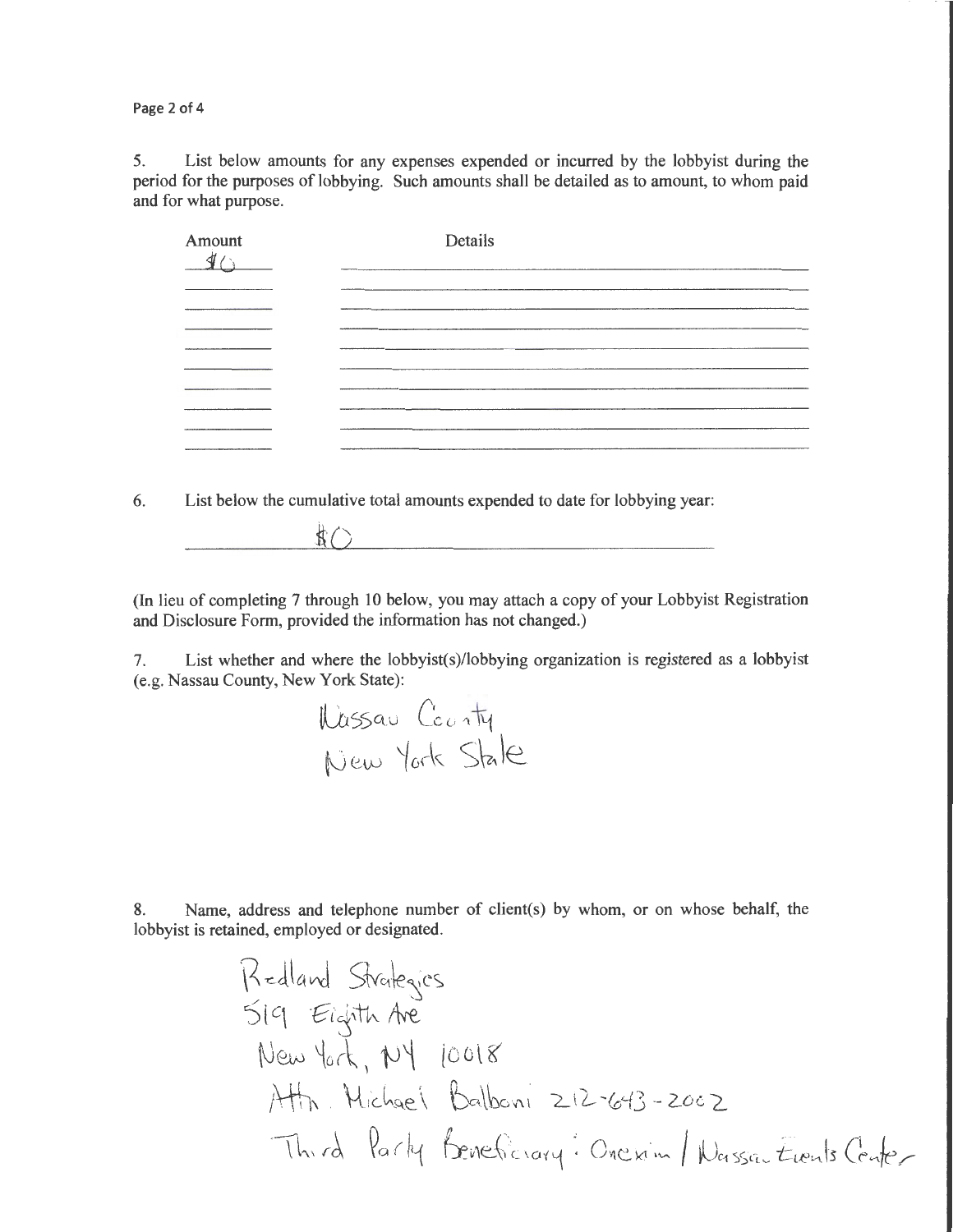Page 3 of 4

9. Describe lobbying activity conducted, or to be conducted, in Nassau County, and identify client(s) for each activity listed, during the Reporting Period.

Client: Redland Strategies: I obbying for issues related to NYCB Live Nassau Veterans Memorial Coliseum

10. The name of persons, organizations or governmental entities before whom the lobby ist has lobbied during the period.

> Nassau County Executive Office Nassau County Lagislature